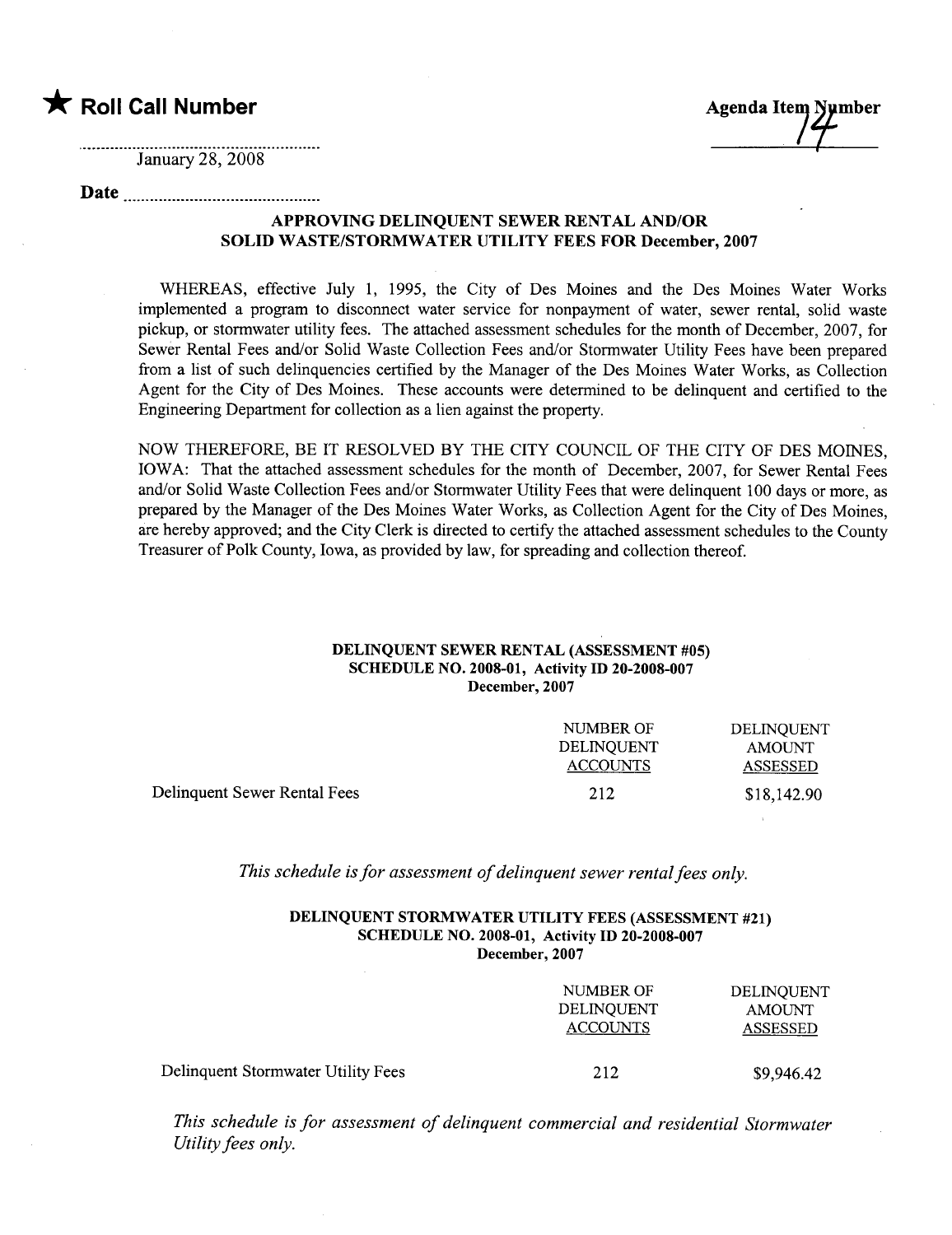\* Roll Call Number Agenda Item Number

Date \_\_\_January 28, 2008

### DELINQUENT SOLID WASTE FEES (ASSESSMENT #17) SCHEDULE NO. 2008-01, Activity ID 20-2008-007 December, 2007

|                             | NUMBER OF         | DELINQUENT    |
|-----------------------------|-------------------|---------------|
|                             | <b>DELINOUENT</b> | <b>AMOUNT</b> |
|                             | <b>ACCOUNTS</b>   | ASSESSED      |
| Delinquent Solid Waste Fees | 217               | \$15,877.88   |

This schedule is for assessment of delinquent residential Solid Waste Utilty fees only.

| Moved by | _______ | to adopt. |
|----------|---------|-----------|
|          |         |           |

FORM APPROVED: Vetallin Vanlovel FORM APPROVED: Vyutlem Vanderpool<br>Kathleen Vanderpool<br>Deputy City Attorney

Deputy City Attorney

| <b>COUNCIL ACTION</b> | <b>YEAS</b> | <b>NAYS</b> | <b>PASS</b> | <b>ABSENT</b>   |
|-----------------------|-------------|-------------|-------------|-----------------|
| <b>COWNIE</b>         |             |             |             |                 |
| <b>COLEMAN</b>        |             |             |             |                 |
| <b>HENSLEY</b>        |             |             |             |                 |
| <b>KIERNAN</b>        |             |             |             |                 |
| <b>MAHAFFEY</b>       |             |             |             |                 |
| <b>MEYER</b>          |             |             |             |                 |
| <b>VLASSIS</b>        |             |             |             |                 |
| <b>TOTAL</b>          |             |             |             |                 |
| <b>MOTION CARRIED</b> |             |             |             | <b>APPROVED</b> |

**CERTIFICATE** 

I, DIANE RAUH, City Clerk of said City hereby certify that at a meeting of the City Council of said City of Des Moines, held on the above date, among other proceedings the above was adopted.

IN WITNESS WHEREOF, I have hereunto set my hand and affixed my seal the day and year first above written.

Mayor City Clerk